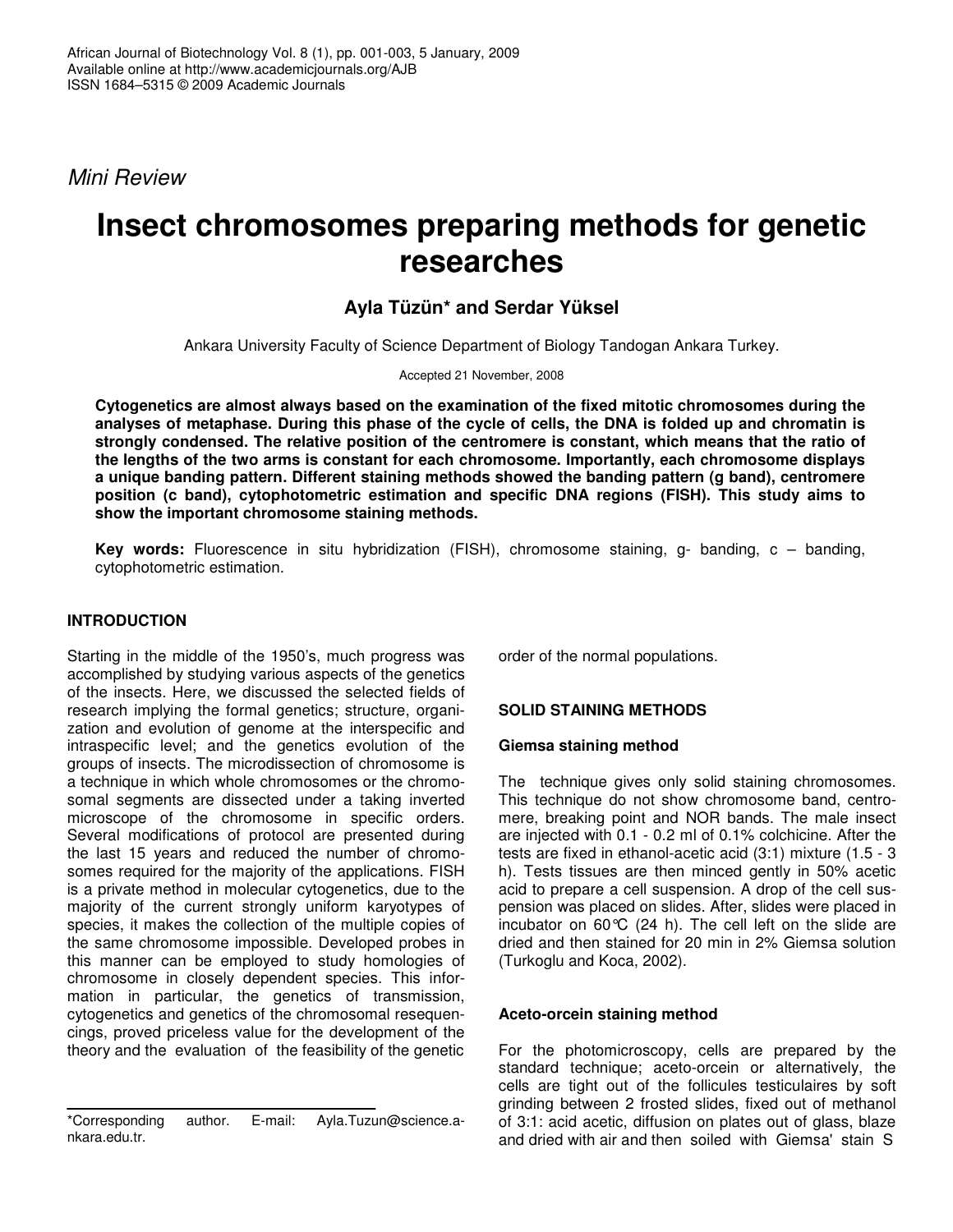(Fisher Co. scientist) diluted in the buffer solution of phosphate. To prepare the spermatogonia mitotic to measure the length of chromosome, the animals intraabdominaly are injected with 0.05 ml of a solution of colchicine (0.04 mg/ml diluted in the ringing of insect) (Drets and Stoll, 1974) and left calm for 8:00 h. Then the follicules were dissected. They are rectified between two frosted slides, and the suspension resulting is deposited with 100 t/mn in a clinical centrifugal machine, with sodium citrate for 1 - 10 min, fixed and dried as described above. Measurement of length are taken on photographs of the selected plaque of metaphase with a computer length as described for SCs. The Counce and Meyer (1973) technique of preparation for electronic microscopy was primarily employed.

## **Acetocarmin staining method**

Numbers of chromosome are usually given in young embryos dissected out of the females insect, but from time to time in the mitotic activity in the ovary and in the prophase of oogenesis. Male and the female insect are fixed in a mixture 4 chloroform shares, 3 shares of ethanol , and 1 share of glacial acetic acid. The material is stained with the acetocarmine or access in carmine alcoholic-HCl (Snow, 1963) and then in the acetocarmine.

## **G banding method**

The G-band is the technique used by Hillis et al. (1996) with minor modifications. Dried with the air or in incubator at 60°C (24 h), the preparations are digested within 25 - 30 s in one 0.02 trypsin solution (0.05 g/100 ml PBS solution), rinsed in cold PBS (0.15 M NaCl-0.05 M. NaHPO4, pH 7.4) for 5 min, stained with 5% Giemsa (5 ml giemsa/100 ml Ph 6.8 Sorenson phosphate buffer) (pH 6.8), washed twice with distilled water (3 - 4 s). The preparations are examined under a photomicroscope with the optical report/ratio 100X and the plaque of mitotic metaphasic. Chromosomes are classified according to Levan et al. (1964).

## **C banding method**

Male cells meiotic are obtained starting from the testicles and from the cells mitotic of the caecum and the ovary of the specimens injected by colchicine (0.05% in the physiological solution of insect). The material were fixed and preserved in Carnoy (3: 1, methanol and acetic acid) at −20ºC and analyzed thorough. Fabrics are softened and the cells are dispersed in acetic acid of 45%, centrifuged and twice fixed after rejection of the supernatant medium. Slides are prepared as described by Henegariu et al. (2001), with modifications.

The C-band was carried out by the method described by Sumner (1990). The method could be modificated, that is, dry slides are subjected to the hydrolize with 0.2 HCl for 30 min in room temperature (in darkness), washed with distilled water and incubated with the barium hydroxide of 5% at 37°C for 8 min, then washed in distilled water at the room temperature after, incubated with 2xSSC in bain-marie (also known as a water bath) at 60°C for 2 h, after, washed distilled water and stained with Giemsa 6.6% in the Sörensen phosphate buffer pH 6.8 (2 h). The morphology of chromosome is given according to White (1973).

## **Cytophotometric estimation methods**

For the cytophotometric evaluation of Feulgen of the nuclear contents of DNA 2C the fixed testicles are hydrolized in 5 N HCl for 30 min in the room temperature and stained in the solution of Feulgen for 1 h. The soiled testicles are washed in three changes of the  $SO<sub>2</sub>$  water (5)  $g$  SO<sub>2</sub>, 5 ml HCl in 100 ml of water distilled) for 10 min each one. Darkly stained tissues are squashed in a drop of acetic acid of glaciel of 45%. The measurement of Cytophotometric of the DNA of the spermatid 2 C.A. was made using a microspectrophometer of Reichert-Zetopan, with a length of wave of 550 nm. (Mirsky and Ris, 1951; Turkoglu and Koca, 2002).

## **Fish method**

Preparations of chromosome of pachytene starting from the constraint p50 of insect are carried out according to the Sahara et al. (2003b). The ovaries of the last larvae instar are dissected in a saline solution (Glaser, 1917) and treated beforehand in the hypotonic solution ( KCl and NaCl) (Traut and Marec, 1999) following fixation in Carnoy fixative (ethanol, chloroform, acetic acid, 6:3: 1). Cells are dissociated in the acid 60% acetic and diffusion on a plate out of glass placed on a heat plate. The preparations were passed by an evaluated series of ethanol (70, 80, and 98%) and stored in the freezer (- 30°C) until further use. Probe and labelling and the BAC-FISH: BAC-FISH is carried out according to the method described by Sahara et al. (2003b), hybridizations are performed with denatured probe DNA. Chromosomes are counterstained with DAPI. Digital images are taken with UV optic microscobe.

#### **REFERENCES**

- Counce SJ, Meyer GF (1973). Differentiation of the synaptonemal complex and the kinetochore in Locusta spermatocytes studied by whole mount electron microscopy. Chromosoma 44: 231-253.
- Drets ME, Stoll M (1974). C-banding and non-homologous associations in *Gryllus argentinus*. Chromosoma 48: 367-390.
- Hillis DM, Moritz C, Mable BK (1996). Molecular Systematics. Sinauer Associates, Inc. USA.